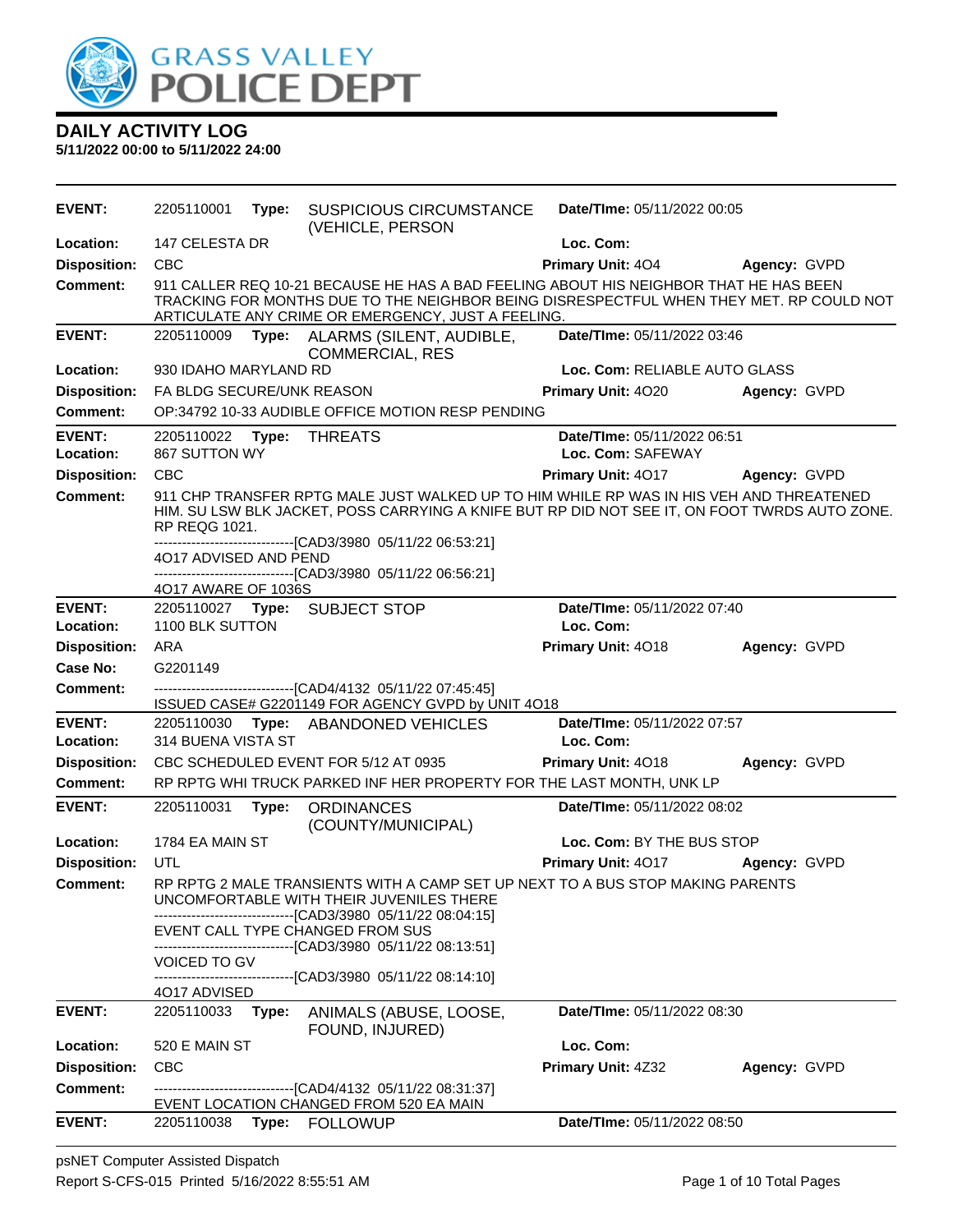

| Location:           | 125 E MAIN ST                                           |                                                                                                                                                                                                                                                                                                                                                                                                                                                            | Loc. Com: GRASS VALLEY CITY HALL |              |
|---------------------|---------------------------------------------------------|------------------------------------------------------------------------------------------------------------------------------------------------------------------------------------------------------------------------------------------------------------------------------------------------------------------------------------------------------------------------------------------------------------------------------------------------------------|----------------------------------|--------------|
| <b>Disposition:</b> | <b>CBC</b>                                              |                                                                                                                                                                                                                                                                                                                                                                                                                                                            | <b>Primary Unit: 402</b>         | Agency: GVPD |
| Comment:            |                                                         | --------------------------------[CAD4/4132 05/11/22 08:51:38]<br>EVENT LOCATION CHANGED FROM CITY HALL                                                                                                                                                                                                                                                                                                                                                     |                                  |              |
| <b>EVENT:</b>       |                                                         | 2205110042 Type: TRAFFIC (DUI, PARKING,<br>SPEED, HAZ                                                                                                                                                                                                                                                                                                                                                                                                      | Date/TIme: 05/11/2022 09:01      |              |
| Location:           | SO AUBURN ST/EA MCKNIGHT WY                             |                                                                                                                                                                                                                                                                                                                                                                                                                                                            | Loc. Com:                        |              |
| <b>Disposition:</b> | UTL                                                     |                                                                                                                                                                                                                                                                                                                                                                                                                                                            | Primary Unit: 4024               | Agency: GVPD |
| <b>Comment:</b>     |                                                         | 911 RPTNG 23103 TAN TOYOTA AVALON, DENT IN RT REAR BUMPER, WITH 2 PASSENGERS, LP 7TNP991.<br>SWERVING ALL OVER RDWY, POSS HEADED TWD SCHOOL<br>-------------------------------[CAD4/4132 05/11/22 09:03:10]                                                                                                                                                                                                                                                |                                  |              |
|                     | <b>VOICED</b>                                           |                                                                                                                                                                                                                                                                                                                                                                                                                                                            |                                  |              |
| <b>EVENT:</b>       | 2205110045                                              | Type: SUSPICIOUS CIRCUMSTANCE<br>(VEHICLE, PERSON                                                                                                                                                                                                                                                                                                                                                                                                          | Date/TIme: 05/11/2022 09:09      |              |
| Location:           | 108 W MAIN ST                                           |                                                                                                                                                                                                                                                                                                                                                                                                                                                            | Loc. Com: NEVADA CLUB            |              |
| <b>Disposition:</b> | <b>GOA</b>                                              |                                                                                                                                                                                                                                                                                                                                                                                                                                                            | Primary Unit: 4024               | Agency: GVPD |
| <b>Comment:</b>     | STRAWBERRY BLONDE HAIR.                                 | RP RPTNG 3 SUBJS 1 MALE, 2 FEMALES, LIVING IN THE PARKING LOT IN A VEH WITH TRASH EVERYWHERE,<br>RPS EMPLOYEES SAW SUBJS USING THE ALLEYWAY AS A BATHROOM. VEH POSS IDAHO PLATES, MALE<br>NAME IS "CODY" APROX 5'4", ONE FEMALE IS OLDER AND ROUND, OTHER FEMALE APROX 20 YOA WITH                                                                                                                                                                         |                                  |              |
| <b>EVENT:</b>       |                                                         | 2205110046 Type: TRAFFIC (DUI, PARKING,<br>SPEED, HAZ                                                                                                                                                                                                                                                                                                                                                                                                      | Date/TIme: 05/11/2022 09:13      |              |
| Location:           | 49/20 RAMP STATE/IDAHO MARYLAND RD                      |                                                                                                                                                                                                                                                                                                                                                                                                                                                            | Loc. Com: NB                     |              |
| <b>Disposition:</b> | HBD ITEMS CLEAR FROM THE ROADWAY                        |                                                                                                                                                                                                                                                                                                                                                                                                                                                            | <b>Primary Unit:</b>             | Agency: GVPD |
| <b>Comment:</b>     | PER 1P21 LADDER BLKING 1&2 LANES<br>1039 CHP            | ------------------------------[CAD3/3980 05/11/22 09:13:52]                                                                                                                                                                                                                                                                                                                                                                                                |                                  |              |
|                     | MERGED 2205110047 TYPE: TRF<br>RP: PHONE: 5750864 (530) | ------------------------------[MERGED CAD4/4132 05/11/2022 09:15:09]<br>LOCATION: 49/20 STATE/IDAHO MARYLAND RD<br>COMMENTS: 911 RPTNG SHOVEL IN RDWY, XFR TO CHP---------------------------------[CAD1/4116 05/11/22 09:14:14]<br>ADDITIONAL 911 RPTNG SAME, XFR TO CHP<br>--------------------------------[CAD1/4116 05/11/22 09:18:10]<br>ADDITIONAL 911 RPTNG SAME, XFR TO CHP<br>***** EVENT CLOSED BY CAD4 WITH COMMENT-ITEMS CLEAR FROM THE ROADWAY |                                  |              |
| <b>EVENT:</b>       |                                                         | 2205110047 Type: TRAFFIC (DUI, PARKING,                                                                                                                                                                                                                                                                                                                                                                                                                    | Date/TIme: 05/11/2022 09:14      |              |
|                     |                                                         | SPEED, HAZ                                                                                                                                                                                                                                                                                                                                                                                                                                                 |                                  |              |
| Location:           | 49/20 STATE/IDAHO MARYLAND RD                           |                                                                                                                                                                                                                                                                                                                                                                                                                                                            | Loc. Com:                        |              |
| <b>Disposition:</b> | MERGED 2205110046                                       |                                                                                                                                                                                                                                                                                                                                                                                                                                                            | <b>Primary Unit:</b>             | Agency: GVPD |
| Comment:            |                                                         | 911 RPTNG SHOVEL IN RDWY, XFR TO CHP<br>--------------------------[CAD1/4116 05/11/22 09:14:14]<br>ADDITIONAL 911 RPTNG SAME, XFR TO CHP<br>***** EVENT CLOSED BY CAD4 WITH COMMENT-2205110046                                                                                                                                                                                                                                                             |                                  |              |
| <b>EVENT:</b>       | 2205110051 Type: SUBJECT STOP                           |                                                                                                                                                                                                                                                                                                                                                                                                                                                            | Date/TIme: 05/11/2022 09:32      |              |
| Location:           | 2059 NEVADA CITY HY                                     |                                                                                                                                                                                                                                                                                                                                                                                                                                                            | Loc. Com:                        |              |
| <b>Disposition:</b> | <b>CBC COOPERTIVE</b>                                   |                                                                                                                                                                                                                                                                                                                                                                                                                                                            | <b>Primary Unit: 4017</b>        | Agency: GVPD |
| Comment:            | OW/1 AND A VEHICLE: CA# 7LOS727                         | -------------------------------[CAD4/4132 05/11/22 09:37:15]<br>EVENT LOCATION CHANGED FROM 2059 NEVADA CITY HWY                                                                                                                                                                                                                                                                                                                                           |                                  |              |
| <b>EVENT:</b>       | 2205110056 Type: 911 UNKNOWN                            |                                                                                                                                                                                                                                                                                                                                                                                                                                                            | Date/TIme: 05/11/2022 09:56      |              |
|                     |                                                         | (HANGUPS, ABAN'S)                                                                                                                                                                                                                                                                                                                                                                                                                                          |                                  |              |
| Location:           | 681 FREEMAN LN                                          |                                                                                                                                                                                                                                                                                                                                                                                                                                                            | Loc. Com: STARBUCKS              |              |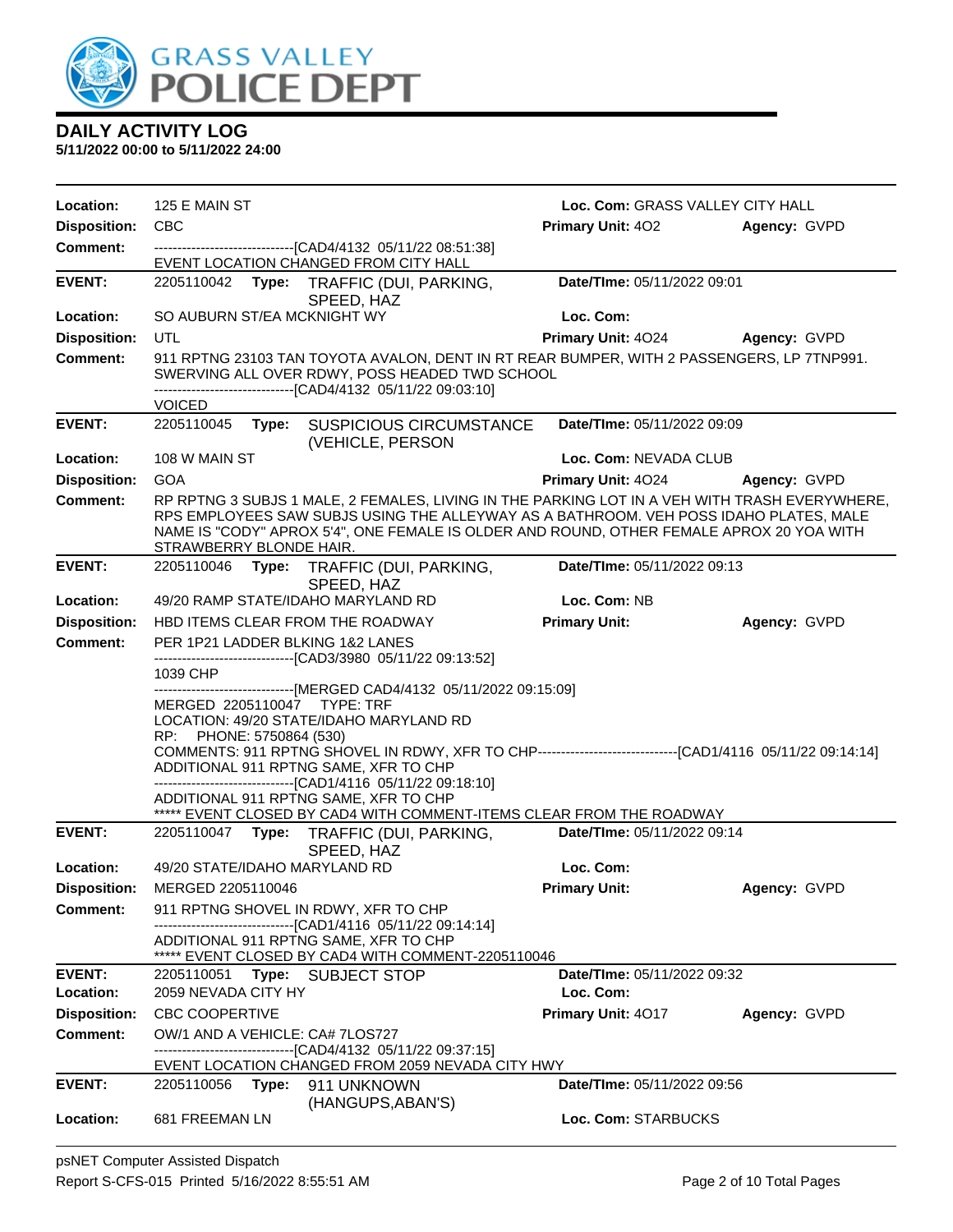

| <b>Disposition:</b> | <b>HBD</b>                                                                                                                                                                                                                                                              |                                                                                                                                                                                                                                                                                                                                | <b>Primary Unit:</b>                                | Agency: GVPD                             |  |  |  |
|---------------------|-------------------------------------------------------------------------------------------------------------------------------------------------------------------------------------------------------------------------------------------------------------------------|--------------------------------------------------------------------------------------------------------------------------------------------------------------------------------------------------------------------------------------------------------------------------------------------------------------------------------|-----------------------------------------------------|------------------------------------------|--|--|--|
| <b>Comment:</b>     | 911 ABANDON                                                                                                                                                                                                                                                             |                                                                                                                                                                                                                                                                                                                                |                                                     |                                          |  |  |  |
|                     | --------------------------------[CAD1/4116 05/11/22 09:57:26]<br>EVENT LOCATION CHANGED FROM LAT: 39.19837600 LONG: -121.058274 GRASS VALLEY                                                                                                                            |                                                                                                                                                                                                                                                                                                                                |                                                     |                                          |  |  |  |
|                     |                                                                                                                                                                                                                                                                         | ----------------------------[CAD1/4116 05/11/22 09:57:58]<br>ON CALL BACK, ACCIDENTAL BY TODDLER, RP RPTED SOMETHING EARLIER AND TODDLER ACCIDENTALLY                                                                                                                                                                          |                                                     |                                          |  |  |  |
|                     | REDIALED, C4<br>***** EVENT CLOSED BY CAD1                                                                                                                                                                                                                              |                                                                                                                                                                                                                                                                                                                                |                                                     |                                          |  |  |  |
| <b>EVENT:</b>       | 2205110060 Type: FOLLOWUP                                                                                                                                                                                                                                               |                                                                                                                                                                                                                                                                                                                                | Date/TIme: 05/11/2022 10:05                         |                                          |  |  |  |
| Location:           | 740 SO AUBURN ST # 14                                                                                                                                                                                                                                                   |                                                                                                                                                                                                                                                                                                                                | Loc. Com: EMPIRE CT MHP                             |                                          |  |  |  |
| <b>Disposition:</b> | <b>PEN</b>                                                                                                                                                                                                                                                              |                                                                                                                                                                                                                                                                                                                                | <b>Primary Unit: 4021</b>                           | Agency: GVPD                             |  |  |  |
| Comment:            | RP REQ 10-21 REF EVENT# 2205110025                                                                                                                                                                                                                                      |                                                                                                                                                                                                                                                                                                                                |                                                     |                                          |  |  |  |
|                     | -------------------------------[CAD1/4116 05/11/22 10:07:48]<br>RP CALLED BACK EARLIER AND PROVIDED AN ADDRESS IN COUNTY THAT MP HAS NOT BEEN AT FOR A<br>WHILE, LEFT FROM GV ADDRESS, REF EVENT# 2205110037<br>------------------------------[4O21/MDT 05/11/22 10:17] |                                                                                                                                                                                                                                                                                                                                |                                                     |                                          |  |  |  |
|                     | NEGATIVE ANSWER LEFT VM                                                                                                                                                                                                                                                 |                                                                                                                                                                                                                                                                                                                                |                                                     |                                          |  |  |  |
| <b>EVENT:</b>       |                                                                                                                                                                                                                                                                         | 2205110064 Type: CITIZEN ASSIST (CIVIL<br>STANDBY'S, LOCKOUT                                                                                                                                                                                                                                                                   | Date/TIme: 05/11/2022 10:42                         |                                          |  |  |  |
| Location:           | 1262 SUTTON WY                                                                                                                                                                                                                                                          |                                                                                                                                                                                                                                                                                                                                |                                                     | Loc. Com: HOSPITALITY HOUSE 530 271 7144 |  |  |  |
| <b>Disposition:</b> | <b>CBC</b>                                                                                                                                                                                                                                                              |                                                                                                                                                                                                                                                                                                                                | Primary Unit: 4021                                  | Agency: GVPD                             |  |  |  |
| <b>Comment:</b>     | <b>CLEARANCE X 1</b>                                                                                                                                                                                                                                                    |                                                                                                                                                                                                                                                                                                                                |                                                     |                                          |  |  |  |
| <b>EVENT:</b>       | 2205110065                                                                                                                                                                                                                                                              | Type: 911 UNKNOWN<br>(HANGUPS, ABAN'S)                                                                                                                                                                                                                                                                                         | Date/TIme: 05/11/2022 10:46                         |                                          |  |  |  |
| Location:           | RIDGE RD/VIA VISTA                                                                                                                                                                                                                                                      |                                                                                                                                                                                                                                                                                                                                | Loc. Com:                                           |                                          |  |  |  |
| <b>Disposition:</b> | <b>HBD</b>                                                                                                                                                                                                                                                              |                                                                                                                                                                                                                                                                                                                                | <b>Primary Unit:</b>                                | Agency: GVPD                             |  |  |  |
| <b>Comment:</b>     | 911 HANG UP                                                                                                                                                                                                                                                             |                                                                                                                                                                                                                                                                                                                                |                                                     |                                          |  |  |  |
|                     |                                                                                                                                                                                                                                                                         | -------------------------------[CAD1/4116 05/11/22 10:48:37]<br>EVENT LOCATION CHANGED FROM LAT: 39.23324500 LONG: -121.063166 GRASS VALLEY<br>-------------------------------[CAD1/4116 05/11/22 10:49:11]                                                                                                                    |                                                     |                                          |  |  |  |
|                     |                                                                                                                                                                                                                                                                         | EVENT LOCATION CHANGED FROM RIDGE/VIA VISTA GRASS VALLEY                                                                                                                                                                                                                                                                       |                                                     |                                          |  |  |  |
|                     |                                                                                                                                                                                                                                                                         | -------------------------------[CAD1/4116 05/11/22 10:49:38]<br>ON CALL BACK, ACCIDENTAL BY 2 YEAR OLD NIECE, C4                                                                                                                                                                                                               |                                                     |                                          |  |  |  |
|                     | ***** EVENT CLOSED BY CAD1                                                                                                                                                                                                                                              |                                                                                                                                                                                                                                                                                                                                |                                                     |                                          |  |  |  |
| <b>EVENT:</b>       | 2205110067    Type: ALL OTHERS                                                                                                                                                                                                                                          |                                                                                                                                                                                                                                                                                                                                | Date/TIme: 05/11/2022 10:53                         |                                          |  |  |  |
| Location:           | 2121 NEVADA CITY HY                                                                                                                                                                                                                                                     |                                                                                                                                                                                                                                                                                                                                | Loc. Com: SIERRA MOTOR SPORTS                       |                                          |  |  |  |
| <b>Disposition:</b> | <b>CBC</b>                                                                                                                                                                                                                                                              |                                                                                                                                                                                                                                                                                                                                | <b>Primary Unit: 4018</b>                           | Agency: GVPD                             |  |  |  |
| <b>Comment:</b>     |                                                                                                                                                                                                                                                                         | RP ADVISED HE ORDERED A BBQ ONLINE, FROM EBAY OR WALMART. AN UNRELATED XRAY HAS BEEN<br>CONTACTING RP REGARDING XRAY'S INFOMATION USED TO MAKE PURCHASES. ADDITIONALLY, THE XRAY<br>IS PLANNING ON SHOWING UP AT THE RP'S PLACE OF BUSINESS (ABOVE LOCATION), TO CONFRONT THE<br>RP ABOUT THE SITUATION. REQ A 10-21 TO START. |                                                     |                                          |  |  |  |
| <b>EVENT:</b>       | 2205110068<br>Type:                                                                                                                                                                                                                                                     | <b>CITIZEN ASSIST (CIVIL</b><br>STANDBY'S, LOCKOUT                                                                                                                                                                                                                                                                             | Date/TIme: 05/11/2022 10:57                         |                                          |  |  |  |
| Location:           | 275 DORSEY DR #41                                                                                                                                                                                                                                                       |                                                                                                                                                                                                                                                                                                                                | Loc. Com: GRASS VALLEY TERRACE<br><b>APARTMENTS</b> |                                          |  |  |  |
| <b>Disposition:</b> |                                                                                                                                                                                                                                                                         | CBC ADVISED TO CB WHEN ACCESS TO RES                                                                                                                                                                                                                                                                                           | <b>Primary Unit: 4024</b>                           | Agency: GVPD                             |  |  |  |
| <b>Comment:</b>     |                                                                                                                                                                                                                                                                         | RP REQ STANDBY TO RETRIVE PERSONAL PROPERTY AFTER LOCKOUT.<br>------------------[CAD4/4132_05/11/22_10:59:13]                                                                                                                                                                                                                  |                                                     |                                          |  |  |  |
| <b>EVENT:</b>       | APPROVED PER 4S5                                                                                                                                                                                                                                                        |                                                                                                                                                                                                                                                                                                                                | <b>Date/Time: 05/11/2022 11:07</b>                  |                                          |  |  |  |
| Location:           | 2205110071 Type: EXTRA PATROL<br>904 FREEMAN LN                                                                                                                                                                                                                         |                                                                                                                                                                                                                                                                                                                                | Loc. Com:                                           |                                          |  |  |  |
| <b>Disposition:</b> | CBC FORWARDED FOR NIGHT PATROL                                                                                                                                                                                                                                          |                                                                                                                                                                                                                                                                                                                                | Primary Unit: 4018                                  | Agency: GVPD                             |  |  |  |
| <b>Comment:</b>     |                                                                                                                                                                                                                                                                         | RP RPTG EXT PATROL REGARDING FRAUD CALL THEY RECIEVED, ALSO REQG 1021                                                                                                                                                                                                                                                          |                                                     |                                          |  |  |  |
|                     |                                                                                                                                                                                                                                                                         |                                                                                                                                                                                                                                                                                                                                |                                                     |                                          |  |  |  |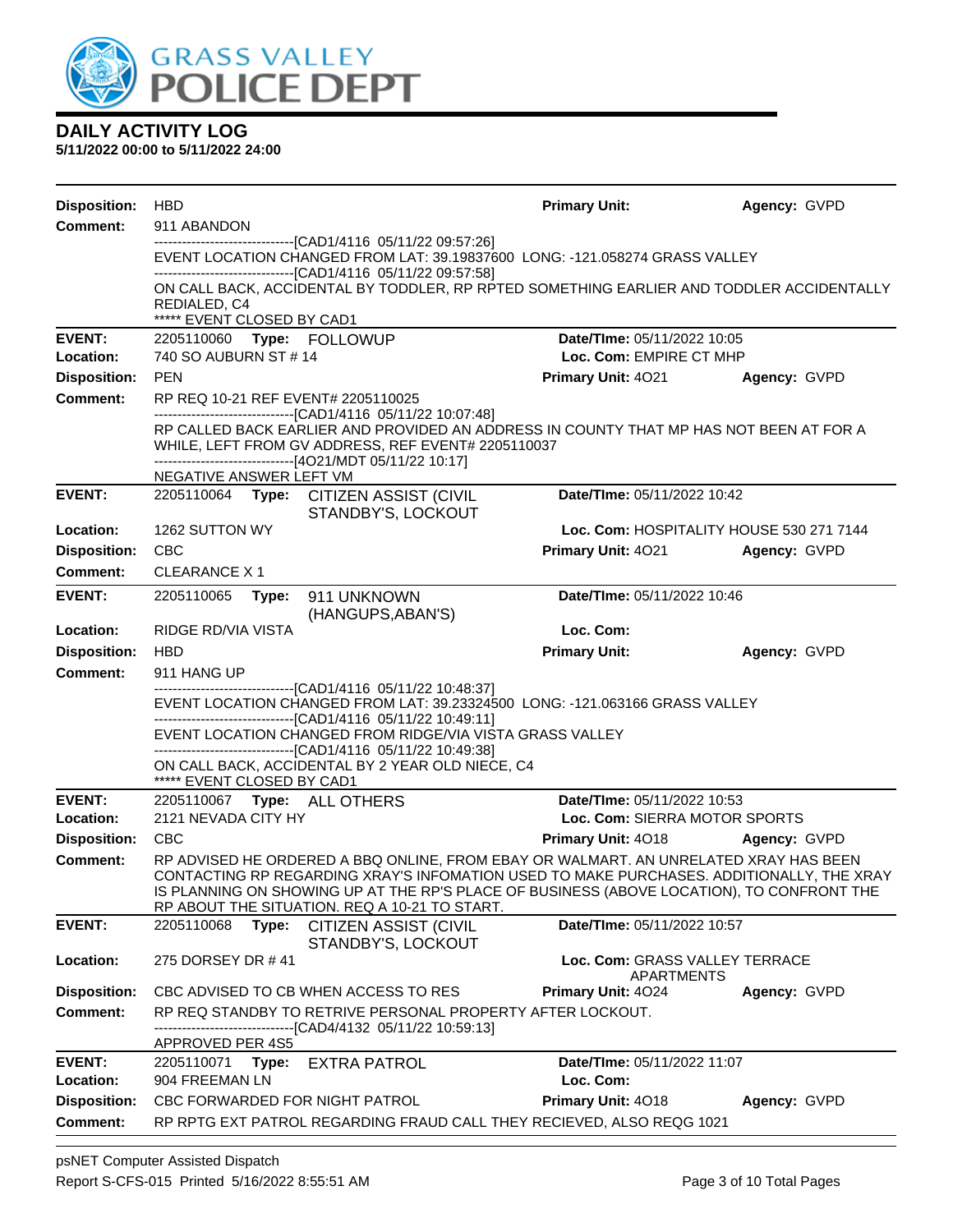

| <b>EVENT:</b><br>Location:             | 2205110078 Type: SUBJECT STOP<br>BANNER LAVA CAP RD/PITTSBURG MINE RD                                                                                                                                                                                                           | <b>Date/Time: 05/11/2022 11:25</b><br>Loc. Com:          |                     |
|----------------------------------------|---------------------------------------------------------------------------------------------------------------------------------------------------------------------------------------------------------------------------------------------------------------------------------|----------------------------------------------------------|---------------------|
| <b>Disposition:</b>                    | ARA                                                                                                                                                                                                                                                                             | Primary Unit: 4024                                       | Agency: GVPD        |
| Case No:                               | G2201150                                                                                                                                                                                                                                                                        |                                                          |                     |
| <b>Comment:</b>                        | --------------------------------[CAD3/3980 05/11/22 11:27:29]<br>EVENT LOCATION CHANGED FROM BANNER LAVA CAP/PITTSBURG MINE<br>-------------------------------[CAD3/3980 05/11/22 11:29:40]<br>ISSUED CASE# G2201150 FOR AGENCY GVPD by UNIT 4O24<br>***** EVENT CLOSED BY CAD3 |                                                          |                     |
| <b>EVENT:</b>                          | 2205110083 Type: FIRE                                                                                                                                                                                                                                                           | Date/TIme: 05/11/2022 11:37                              |                     |
| Location:                              | 340 PLEASANT ST                                                                                                                                                                                                                                                                 | Loc. Com: GRASS VALLEY APARTMENTS                        |                     |
| <b>Disposition:</b>                    | <b>HBD</b>                                                                                                                                                                                                                                                                      | <b>Primary Unit:</b>                                     | Agency: GVPD        |
| <b>Comment:</b>                        | 911 CALLER HAS A TRASH CAN IN HER APT ON FIRE, XFRED TO CALFIRE.<br>***** EVENT CLOSED BY CAD3                                                                                                                                                                                  |                                                          |                     |
| <b>EVENT:</b>                          | 2205110084 Type:<br>DISTURBANCE (NOISE,<br>MUSIC, VERBAL, BARKI                                                                                                                                                                                                                 | Date/TIme: 05/11/2022 11:38                              |                     |
| Location:                              | 139 JOERSCHKE DR                                                                                                                                                                                                                                                                | Loc. Com: REINKE MINING ADVENTURES                       |                     |
| <b>Disposition:</b>                    | <b>HBD</b>                                                                                                                                                                                                                                                                      | <b>Primary Unit:</b>                                     | Agency: GVPD        |
| <b>Comment:</b>                        | 911 RPTNG MULTIPLE JUVS YELLING AT RP FOR UNK REASON, POSS ISSUES WITH A FEMALE THAT WAS AT<br>RPS BUSINESS. WHILE LL, JUVS LEFT, RP NO LONGER REQ LE, STATED HE WOULD CALL THE SCHOOL<br>THEY GO TO AND LET THEM KNOW ABOUT JUV ISSUE.<br>***** EVENT CLOSED BY CAD1           |                                                          |                     |
| <b>EVENT:</b>                          | 2205110085 Type: PROPERTY LOST OR FOUND                                                                                                                                                                                                                                         | Date/TIme: 05/11/2022 11:40                              |                     |
| Location:                              | 155 GLASSON WY # 230                                                                                                                                                                                                                                                            | Loc. Com: SIERRA NEVADA MEMORIAL<br><b>HOSPITAL</b>      |                     |
|                                        |                                                                                                                                                                                                                                                                                 |                                                          |                     |
|                                        | <b>CBC</b>                                                                                                                                                                                                                                                                      | <b>Primary Unit: 4D13</b>                                | <b>Agency: GVPD</b> |
| <b>Disposition:</b><br><b>Comment:</b> | RP WAS INVOLVED IN A TA, TRANSPORTED TO SNMH, CAME IN W/O CLOTHES, UNABLE TO LOCATE HIS<br>WALLET, HAS ALREADY CHECKED W/ THE MEDICAL STAFF.                                                                                                                                    |                                                          |                     |
|                                        | -------------------------------[CAD4/4132 05/11/22 11:41:44]<br>CALLER IS UNSURE ABOUT LOCATION OF TA, ADVISED IT WAS IN THE GRASS VALLEY AREA.<br>-------------------------[4D13/MDT 05/11/22 12:22]                                                                           |                                                          |                     |
|                                        | NEG CONTACT AT THE ER. CALLED PHONE AND WENT TO VOICEMAIL. MAIL BOX IS FULL AND I WAS UNABLE<br>TO LEAVE MESSAGE. ER STAFF STATED NO ONE UNDER THAT NAME HAS BEEN OR CHECKED INTO THE ER<br>TODAY.                                                                              |                                                          |                     |
| <b>EVENT:</b>                          | Type: PROPERTY LOST OR FOUND<br>2205110087                                                                                                                                                                                                                                      | Date/TIme: 05/11/2022 11:56                              |                     |
| Location:                              | 337 HORIZON CR                                                                                                                                                                                                                                                                  | Loc. Com:                                                |                     |
| <b>Disposition:</b>                    | <b>RPT</b>                                                                                                                                                                                                                                                                      | Primary Unit: 4D13                                       | Agency: GVPD        |
| Case No:<br><b>Comment:</b>            | G2201151<br>RP RPTNG YOUTH PINK BIKE HAS BEEN IFO RPS HOUSE FOR APROX 2 WEEKS, RP UNABLE TO FIND THE<br>OWNER, REQ IT BE PICKED UP.                                                                                                                                             |                                                          |                     |
|                                        | --[CAD3/3980 05/11/22 12:31:27]                                                                                                                                                                                                                                                 |                                                          |                     |
| <b>EVENT:</b>                          | ISSUED CASE# G2201151 FOR AGENCY GVPD by UNIT 4D13<br>2205110089                                                                                                                                                                                                                | Date/TIme: 05/11/2022 11:59                              |                     |
| Location:                              | Type: FIRE<br>244 HORIZON CR                                                                                                                                                                                                                                                    | Loc. Com:                                                |                     |
| <b>Disposition:</b>                    | <b>HBD</b>                                                                                                                                                                                                                                                                      | <b>Primary Unit:</b>                                     | Agency: GVPD        |
| <b>Comment:</b>                        | 911 CALLER ADVISED OF A LOT OF SMOKE COMING FROM THE END OF HIS STREET, XRERD TO CALFIRE.<br>***** EVENT CLOSED BY CAD3                                                                                                                                                         |                                                          |                     |
| <b>EVENT:</b>                          | 2205110101<br>Type:<br><b>FIRE</b>                                                                                                                                                                                                                                              | Date/TIme: 05/11/2022 12:38                              |                     |
| Location:<br><b>Disposition:</b>       | <b>1188 E MAIN ST</b><br>MERGED 2205110102                                                                                                                                                                                                                                      | Loc. Com: ACF NEXT TO HOLIDAY LODGE<br>Primary Unit: 4S5 | Agency: GVPD        |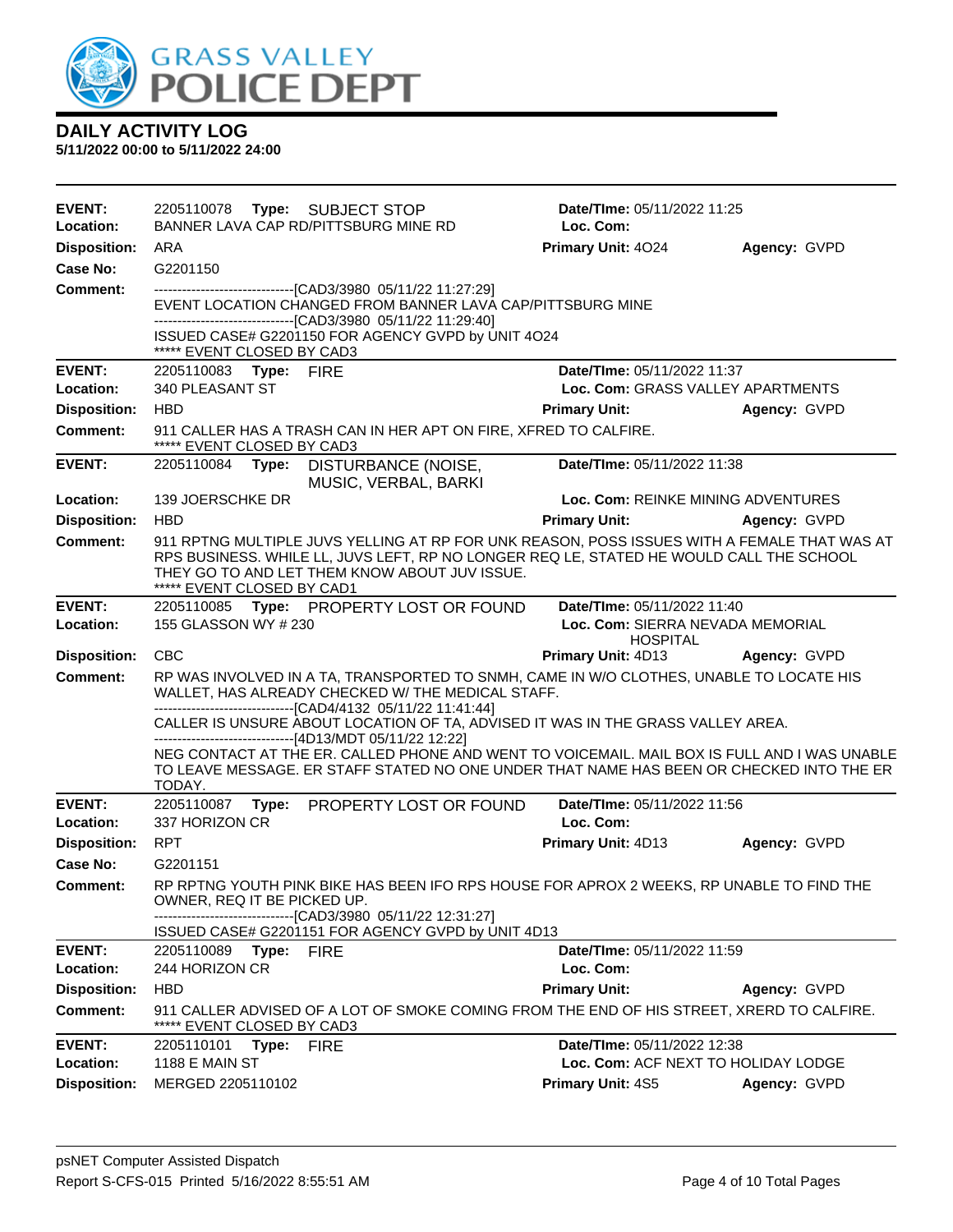

| Comment:                   | 911 FIRE SEEN TRANSFER TO CALFIRE                                                                                                                                      |                                                        |                                           |
|----------------------------|------------------------------------------------------------------------------------------------------------------------------------------------------------------------|--------------------------------------------------------|-------------------------------------------|
|                            | ------------------------------[CAD3/3980 05/11/22 12:39:25]<br>ADD 911 TRANSFER TO CALFIRE                                                                             |                                                        |                                           |
|                            | -------------------------------[CAD1/4116 05/11/22 12:39:31]                                                                                                           |                                                        |                                           |
|                            | ADDITIONAL 911 RPTNG SAME, XFR TO CALFIRE<br>-------------------------------[CAD1/4116 05/11/22 12:39:42]                                                              |                                                        |                                           |
|                            | RP RPTNG 1221 E MAIN                                                                                                                                                   |                                                        |                                           |
|                            | ***** EVENT CLOSED BY CAD4 WITH COMMENT-2205110102                                                                                                                     |                                                        |                                           |
| <b>EVENT:</b><br>Location: | 2205110102 Type: FIRE<br><b>1221 E MAIN ST</b>                                                                                                                         | Date/TIme: 05/11/2022 12:39<br>Loc. Com: HOLIDAY LODGE |                                           |
| <b>Disposition:</b>        | <b>CBC</b>                                                                                                                                                             | <b>Primary Unit: 4018</b>                              | Agency: GVPD                              |
| <b>Comment:</b>            | 911 CALLER RPTING CAR ON FIRE, XRED TO CALFIRE                                                                                                                         |                                                        |                                           |
|                            | ------------------------------[MERGED CAD4/4132 05/11/2022 12:39:48]                                                                                                   |                                                        |                                           |
|                            | MERGED 2205110101 TYPE: FIR<br>LOCATION: 1188 E MAIN ST                                                                                                                |                                                        |                                           |
|                            | ACF NEXT TO HOLIDAY LODGE                                                                                                                                              |                                                        |                                           |
|                            | RP: NAME: CRANMER ENGINEERING I - 139557 PHONE: 7875940 (480)                                                                                                          |                                                        |                                           |
|                            | 1188 EAST MAIN<br>COMMENTS: 911 FIRE SEEN TRANSFER TO CALFIRE--------------------------------[CAD3/3980 05/11/22 12:39:25]                                             |                                                        |                                           |
|                            | ADD 911 TRANSFER TO CALFIRE                                                                                                                                            |                                                        |                                           |
|                            | -------------------------------[CAD1/4116 05/11/22 12:39:31]<br>ADDITIONAL 911 RPTNG SAME, XFR TO CALFIRE                                                              |                                                        |                                           |
|                            | -------------------------------[CAD1/4116 05/11/22 12:39:42]                                                                                                           |                                                        |                                           |
|                            | RP RPTNG 1221 E MAIN                                                                                                                                                   |                                                        |                                           |
|                            | -------------------------------[CAD1/4116 05/11/22 12:43:26]<br>ADDITIONAL RP ON 911, XFR TO CALFIRE                                                                   |                                                        |                                           |
| <b>EVENT:</b>              | 2205110107 Type: THEFT (GRAND, PETTY, FROM                                                                                                                             | Date/TIme: 05/11/2022 12:55                            |                                           |
|                            | <b>MERCHANT)</b>                                                                                                                                                       |                                                        |                                           |
| Location:                  | 867 SUTTON WY                                                                                                                                                          | Loc. Com: SAFEWAY                                      |                                           |
| <b>Disposition:</b>        | <b>CBC PENDING CALL BACK</b>                                                                                                                                           | <b>Primary Unit: 4021</b>                              | Agency: GVPD                              |
| <b>Comment:</b>            | RP RPTNG LAST NIGHT, AT 2054 HRS, AN UNKN MALE, WALKED OUT OF THE STORE WITH A HIGH DOLLAR<br>FLORAL ARRANGEMENT. RP HAS VIDEO, WANTS TO SEE IF LOCAL CAN ID THE MALE. |                                                        |                                           |
| <b>EVENT:</b>              | 2205110108 Type: TRAFFIC ACCIDENT                                                                                                                                      | Date/TIme: 05/11/2022 13:04                            |                                           |
| Location:                  | SUTTON WY/BRUNSWICK RD                                                                                                                                                 | Loc. Com:                                              |                                           |
| <b>Disposition:</b>        | RPT 55503 COMPLETED                                                                                                                                                    | <b>Primary Unit: 4024</b>                              | Agency: GVPD                              |
| Case No:                   | G2201152                                                                                                                                                               |                                                        |                                           |
| <b>Comment:</b>            | CALFIRE ONSCENE WITH NEG INJURY, TA, NO DESCP OF VEHS, ATTEMPTING TO MOVE THE VEHS OUT OF<br>THE ROADWAY.                                                              |                                                        |                                           |
|                            | -------------------------------[CAD4/4132 05/11/22 13:04:28]                                                                                                           |                                                        |                                           |
|                            | FURTHER INFO, VEHS HAVE BEEN MOVED TO CULTURE SHOCK YOGURT.<br>--------------------------------[CAD3/3980 05/11/22 13:22:19]                                           |                                                        |                                           |
|                            | ISSUED CASE# G2201152 FOR AGENCY GVPD by UNIT 4O24                                                                                                                     |                                                        |                                           |
| <b>EVENT:</b>              | TRAFFIC (DUI, PARKING,<br>2205110109<br>Type:                                                                                                                          | Date/TIme: 05/11/2022 13:06                            |                                           |
| Location:                  | SPEED, HAZ<br>556 FREEMAN LN                                                                                                                                           |                                                        | Loc. Com: GRASS VALLEY ANIMAL CONTROL 530 |
|                            |                                                                                                                                                                        | 477 4630                                               |                                           |
| <b>Disposition:</b>        | CBC <sub>C4</sub>                                                                                                                                                      | Primary Unit: 402                                      | Agency: GVPD                              |
| <b>Comment:</b>            | ACF PARKING ENFORCEMENT<br>--------------------------[CAD3/3980_05/11/22 13:06:28]                                                                                     |                                                        |                                           |
|                            | EVENT LOCATION CHANGED FROM 556 FREEMAN LN                                                                                                                             |                                                        |                                           |
| <b>EVENT:</b>              | Type: FOLLOWUP<br>2205110115                                                                                                                                           | Date/TIme: 05/11/2022 13:41                            |                                           |
| Location:                  | 369 MILL ST                                                                                                                                                            | Loc. Com:                                              |                                           |
| <b>Disposition:</b>        | <b>RPT</b>                                                                                                                                                             | Primary Unit: 401                                      | Agency: GVPD                              |
| Case No:                   | G2201153                                                                                                                                                               |                                                        |                                           |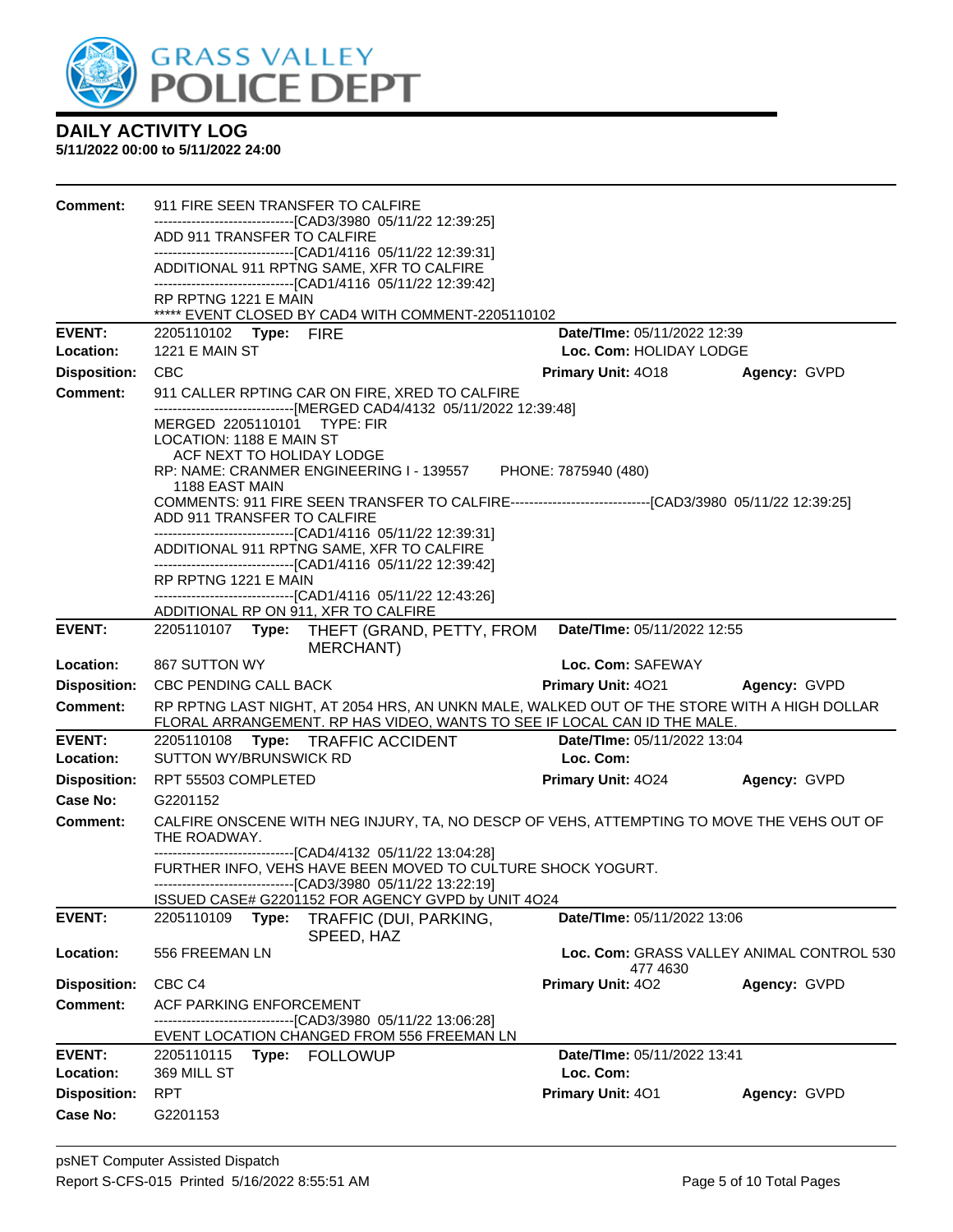

| <b>Comment:</b>            |                                                | RP REQ 10-21 OR PERSONAL CTC FROM 4S5 REF ONGOING ISSUE<br>-------------------------------[CAD3/3980_05/11/22 14:20:33]<br>ISSUED CASE# G2201153 FOR AGENCY GVPD by UNIT 4O1                                            |                                          |              |
|----------------------------|------------------------------------------------|-------------------------------------------------------------------------------------------------------------------------------------------------------------------------------------------------------------------------|------------------------------------------|--------------|
| <b>EVENT:</b>              | 2205110122 Type: TRESPASS                      |                                                                                                                                                                                                                         | Date/TIme: 05/11/2022 14:00              |              |
| Location:                  | 425 WE MAIN ST                                 |                                                                                                                                                                                                                         | Loc. Com:                                |              |
| <b>Disposition:</b>        | CBC NEG ANSWER MSG LEFT                        |                                                                                                                                                                                                                         | Primary Unit: 4024                       | Agency: GVPD |
| <b>Comment:</b>            |                                                | RP RPTNG MIDDLE SCHOOL AGED KIDS, WHEN THEY GET OFF THE SCHOOL BUS, ARE COMING ONTO HER<br>PROPERTY AND MESSING WITH MAILBOX. RP HAS ASKED THE KIDS SEVERAL TIMES TO GET OFF HER<br>PROPERTY, WANTS TO KNOW HE OPTIONS. |                                          |              |
| <b>EVENT:</b>              | 2205110124 Type: FIRE                          |                                                                                                                                                                                                                         | Date/TIme: 05/11/2022 14:11              |              |
| Location:                  | <b>MORGAN RANCH DR/HORIZON CR</b>              |                                                                                                                                                                                                                         | Loc. Com:                                |              |
| <b>Disposition:</b>        | <b>HBD</b>                                     |                                                                                                                                                                                                                         | <b>Primary Unit:</b>                     | Agency: GVPD |
| <b>Comment:</b>            | ***** EVENT CLOSED BY CAD3                     | 911 CALLER RPTING FIRE ACROSS THE CANYON, OFF RIDGE RD, XFRED TO CALFIRE.                                                                                                                                               |                                          |              |
| <b>EVENT:</b>              | 2205110131 Type: FOOT PATROL                   |                                                                                                                                                                                                                         | Date/TIme: 05/11/2022 14:36              |              |
| Location:                  | 582 E MAIN ST                                  |                                                                                                                                                                                                                         | Loc. Com: BEHIND                         |              |
| <b>Disposition:</b>        | <b>HBD</b>                                     |                                                                                                                                                                                                                         | <b>Primary Unit:</b>                     | Agency: GVPD |
| <b>Comment:</b>            | ***** EVENT CLOSED BY CAD3                     | ------------------------[CAD3/3980_05/11/22 14:37:07]<br>EVENT LOCATION CHANGED FROM BEHIND 582 W MAIN                                                                                                                  |                                          |              |
| <b>EVENT:</b>              | 2205110134 Type: FOOT PATROL                   |                                                                                                                                                                                                                         | Date/TIme: 05/11/2022 14:46              |              |
| Location:                  | 582 E MAIN ST                                  |                                                                                                                                                                                                                         | Loc. Com: TEN MINUTE OIL & LUBE          |              |
| <b>Disposition:</b>        | <b>CBC</b>                                     |                                                                                                                                                                                                                         | Primary Unit: 4017                       | Agency: GVPD |
| Comment:                   | ON FOOT BEHIND LISTED                          |                                                                                                                                                                                                                         |                                          |              |
|                            |                                                | ---------------------------------[CAD3/3980 05/11/22 14:51:24]<br>EVENT LOCATION CHANGED FROM 582 E MAIN ST                                                                                                             |                                          |              |
| <b>EVENT:</b><br>Location: | 326 MILL ST                                    | 2205110138 Type: PUBLIC RELATION CONTACT                                                                                                                                                                                | Date/TIme: 05/11/2022 14:56<br>Loc. Com: |              |
| <b>Disposition:</b>        | <b>CBC</b>                                     |                                                                                                                                                                                                                         | Primary Unit: 4021                       | Agency: GVPD |
| <b>Comment:</b>            |                                                | RP REQ CTC AT GVPD RPTNG MALE SUBJ CHECKING VEH DOORS, RP HAS VIDEO FOOTAGE ON HIS PHONE                                                                                                                                |                                          |              |
| <b>EVENT:</b>              | 2205110140<br>Type:                            | <b>COMMUNITY POLICING</b><br><b>ACTION</b>                                                                                                                                                                              | Date/TIme: 05/11/2022 15:04              |              |
| <b>Disposition:</b>        | CBC                                            |                                                                                                                                                                                                                         | <b>Primary Unit: 402</b>                 | Agency: GVPD |
| <b>Comment:</b>            |                                                |                                                                                                                                                                                                                         |                                          |              |
| <b>EVENT:</b>              | 2205110144<br>Type:                            | TRAFFIC (DUI, PARKING,<br>SPEED, HAZ                                                                                                                                                                                    | Date/TIme: 05/11/2022 15:07              |              |
| Location:                  | DORSEY DR/EA MAIN ST                           |                                                                                                                                                                                                                         | Loc. Com:                                |              |
| <b>Disposition:</b>        | <b>HBD</b>                                     |                                                                                                                                                                                                                         | <b>Primary Unit:</b>                     | Agency: GVPD |
| <b>Comment:</b>            | EVENT CLOSED BY CAD3                           | TRAFFIC LIGHT ISN'T WORKING, CAUSING A TRAFFIC ISSUE, ADVISED PW.                                                                                                                                                       |                                          |              |
| <b>EVENT:</b>              | 2205110151 Type:                               | <b>SUBJECT STOP</b>                                                                                                                                                                                                     | Date/TIme: 05/11/2022 15:29              |              |
| Location:                  | 399 SUTTON WY                                  |                                                                                                                                                                                                                         | Loc. Com: SUTTON CINEMAS                 |              |
| <b>Disposition:</b>        | <b>CBC</b>                                     |                                                                                                                                                                                                                         | Primary Unit: 4S5                        | Agency: GVPD |
| <b>Comment:</b>            |                                                | --------------------------[CAD3/3980_05/11/22 15:33:17]<br>EVENT LOCATION CHANGED FROM SUTTON CINEMAS                                                                                                                   |                                          |              |
| <b>EVENT:</b>              | 2205110157 Type: SUBJECT STOP                  |                                                                                                                                                                                                                         | Date/TIme: 05/11/2022 16:02              |              |
| Location:                  | BANK ST / HWY 49 OVERPASS                      |                                                                                                                                                                                                                         | Loc. Com:                                |              |
| <b>Disposition:</b>        | <b>HBD</b>                                     |                                                                                                                                                                                                                         | <b>Primary Unit:</b>                     | Agency: GVPD |
| <b>Comment:</b>            | O/W <sub>2</sub><br>***** EVENT CLOSED BY CAD3 |                                                                                                                                                                                                                         |                                          |              |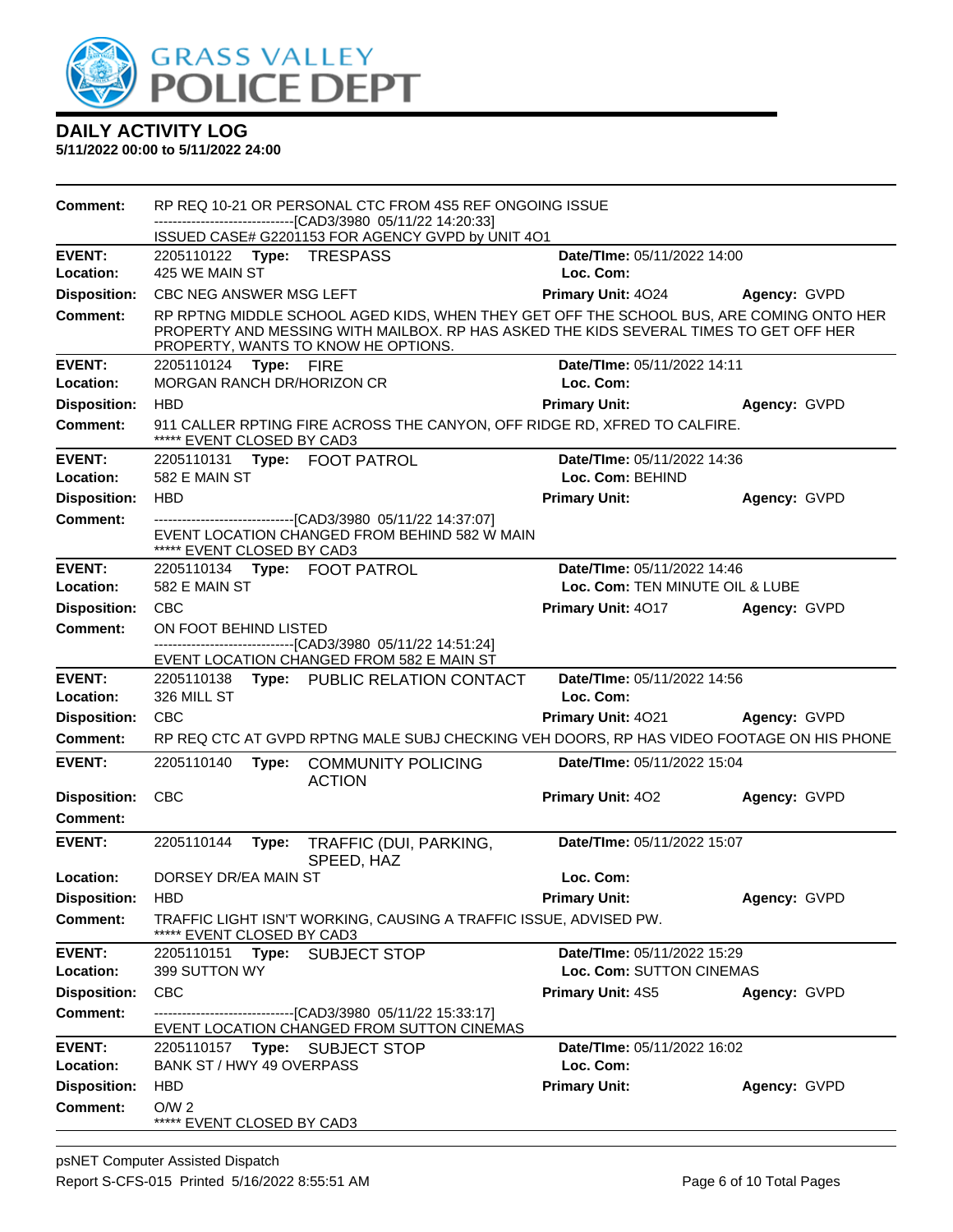

| <b>EVENT:</b><br>Location: | 2205110158<br>1275 EA MAIN ST                                                                                                                                                 | Type: WELFARE CHECK                                                                                                                                                                                                                                    | Date/TIme: 05/11/2022 16:04<br>Loc. Com: PARKING LOT |              |  |  |  |
|----------------------------|-------------------------------------------------------------------------------------------------------------------------------------------------------------------------------|--------------------------------------------------------------------------------------------------------------------------------------------------------------------------------------------------------------------------------------------------------|------------------------------------------------------|--------------|--|--|--|
| <b>Disposition:</b>        | CBC W/CSU                                                                                                                                                                     |                                                                                                                                                                                                                                                        | <b>Primary Unit: 4024</b>                            | Agency: GVPD |  |  |  |
| <b>Comment:</b>            |                                                                                                                                                                               | 911 CALLER REQ LEO, FEELING REALLY LOW. LOST FUNDS FOR THE HOTEL, NOT SUICIAL.                                                                                                                                                                         |                                                      |              |  |  |  |
|                            | --------------------------------[CAD4/4132 05/11/22 16:05:03]<br>LSW TAN PANTS, BLK SWEATER, HAS BAG WITH HIM.<br>------------------------------[CAD4/4132 05/11/22 16:05:47] |                                                                                                                                                                                                                                                        |                                                      |              |  |  |  |
|                            |                                                                                                                                                                               | NEXT TO A VEH, SILVER HONDA PILOT, NOT CALLERS VEH.<br>-------------------------------[CAD4/4132 05/11/22 16:06:09]                                                                                                                                    |                                                      |              |  |  |  |
|                            |                                                                                                                                                                               | RP SMOKED POT TODAY, BUT DOESN'T DO ANY OTHER DRUGS.<br>-------------------------------[CAD4/4132 05/11/22 16:06:27]                                                                                                                                   |                                                      |              |  |  |  |
|                            |                                                                                                                                                                               | RP ADVISED LEO CAN SEARCH HIS BAG IF NEEDED.                                                                                                                                                                                                           |                                                      |              |  |  |  |
|                            | GOING TO CSU.                                                                                                                                                                 | -------------------------------[CAD4/4132 05/11/22 16:08:28]<br>CALLER HAS A HISTORY OF SUICIDAL THOUGHTS, BUT TODAY HE'S JUST IN NEED OF HELP. POSSIBLY                                                                                               |                                                      |              |  |  |  |
| <b>EVENT:</b><br>Location: | 2205110162<br>SO AUBURN ST/49/20 RAMP                                                                                                                                         | <b>Type:</b> VEH CITES, VIN, TOWS, DUI                                                                                                                                                                                                                 | Date/TIme: 05/11/2022 16:09<br>Loc. Com: SBO ON      |              |  |  |  |
| <b>Disposition:</b>        | CBC VEH OUT OF THE ROADWAY                                                                                                                                                    |                                                                                                                                                                                                                                                        | Primary Unit: 4017                                   | Agency: GVPD |  |  |  |
| <b>Comment:</b>            |                                                                                                                                                                               | -------------------------------[CAD3/3980 05/11/22 16:10:48]<br>EVENT LOCATION CHANGED FROM S AUBURN/49 SBO ON                                                                                                                                         |                                                      |              |  |  |  |
| <b>EVENT:</b>              | 2205110167 Type: 911 UNKNOWN                                                                                                                                                  | (HANGUPS, ABAN'S)                                                                                                                                                                                                                                      | Date/TIme: 05/11/2022 16:23                          |              |  |  |  |
| Location:                  | 722 FREEMAN LN # L                                                                                                                                                            |                                                                                                                                                                                                                                                        | Loc. Com:                                            |              |  |  |  |
| <b>Disposition:</b>        | <b>HBD</b>                                                                                                                                                                    |                                                                                                                                                                                                                                                        | <b>Primary Unit:</b>                                 | Agency: GVPD |  |  |  |
| <b>Comment:</b>            | 911 ABAND                                                                                                                                                                     |                                                                                                                                                                                                                                                        |                                                      |              |  |  |  |
|                            | ***** EVENT CLOSED BY CAD3                                                                                                                                                    | ----------------------[CAD4/4132_05/11/22 16:24:40]<br>MALE PICKED UP ON CALL BACK, NON ENGLISH SPEAKER. NO SOUNDS OF DISTRESS.<br>---------------------------------[CAD4/4132 05/11/22 16:25:48]<br>ACCIDENTAL 911 CALL, OWNER ADVISED EVERYTHING C4. |                                                      |              |  |  |  |
| <b>EVENT:</b>              | 2205110171                                                                                                                                                                    | Type: 911 UNKNOWN<br>(HANGUPS, ABAN'S)                                                                                                                                                                                                                 | Date/TIme: 05/11/2022 16:37                          |              |  |  |  |
| Location:                  | 883 FOREST GLADE CR                                                                                                                                                           |                                                                                                                                                                                                                                                        | Loc. Com:                                            |              |  |  |  |
| <b>Disposition:</b>        | HBD C4 TRYING TO WORK WITH PHONE                                                                                                                                              |                                                                                                                                                                                                                                                        | <b>Primary Unit:</b>                                 | Agency: GVPD |  |  |  |
| Comment:                   | 911 ACCIDENTAL                                                                                                                                                                | ***** EVENT CLOSED BY CAD3 WITH COMMENT-C4 TRYING TO WORK WITH PHONE                                                                                                                                                                                   |                                                      |              |  |  |  |
| <b>EVENT:</b>              |                                                                                                                                                                               | 2205110172 Type: VEH CITES, VIN, TOWS, DUI                                                                                                                                                                                                             | Date/TIme: 05/11/2022 16:39                          |              |  |  |  |
| Location:                  | 840 EA MAIN ST                                                                                                                                                                |                                                                                                                                                                                                                                                        | Loc. Com:                                            |              |  |  |  |
| <b>Disposition:</b>        | <b>CBC</b>                                                                                                                                                                    |                                                                                                                                                                                                                                                        | Primary Unit: 4024                                   | Agency: GVPD |  |  |  |
| <b>Comment:</b>            | O/W 1 HOSPICE GIFT AND THRIFT                                                                                                                                                 |                                                                                                                                                                                                                                                        |                                                      |              |  |  |  |
|                            |                                                                                                                                                                               | -----------------------[CAD2/3675_05/11/22 16:40:24]<br>EVENT LOCATION CHANGED FROM E MAIN ST<br>-------------------------------[CAD2/3675_05/11/22_16:41:59]                                                                                          |                                                      |              |  |  |  |
|                            |                                                                                                                                                                               | EVENT CALL TYPE CHANGED FROM SUBJ STOP                                                                                                                                                                                                                 |                                                      |              |  |  |  |
| <b>EVENT:</b><br>Location: | 2205110176<br>840 EA MAIN ST                                                                                                                                                  | Type: VEH CITES, VIN, TOWS, DUI                                                                                                                                                                                                                        | Date/TIme: 05/11/2022 16:54<br>Loc. Com:             |              |  |  |  |
| <b>Disposition:</b>        | RPT VEH TOWED 2269(C) VC                                                                                                                                                      |                                                                                                                                                                                                                                                        | Primary Unit: 4024                                   | Agency: GVPD |  |  |  |
| Case No:                   | G2201154                                                                                                                                                                      |                                                                                                                                                                                                                                                        |                                                      |              |  |  |  |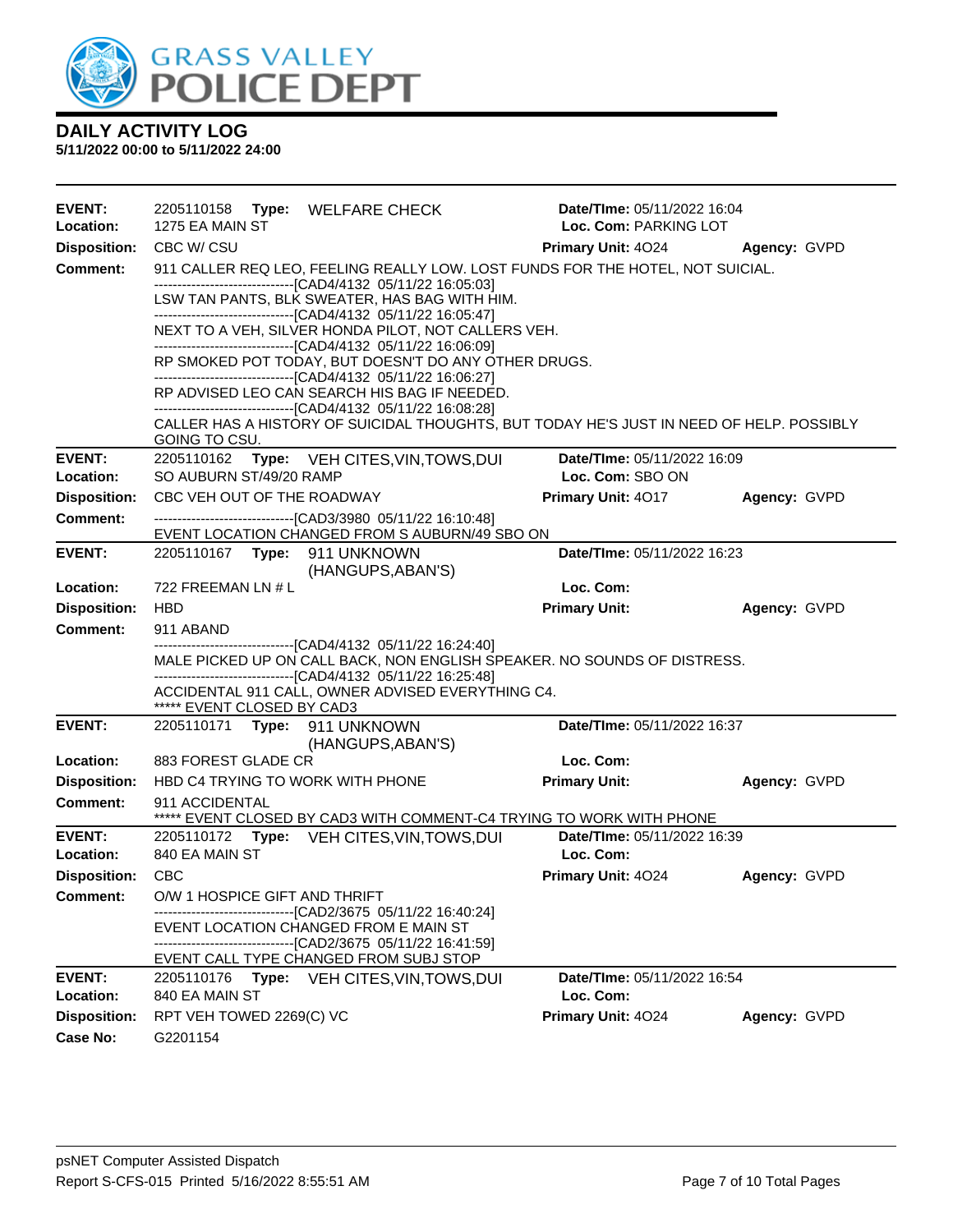

| Comment:                               |                               |       | --------------------------------[CAD3/3980 05/11/22 16:56:01]<br>EVENT LOCATION CHANGED FROM 840 E MAIN                                                           |                                                       |                     |
|----------------------------------------|-------------------------------|-------|-------------------------------------------------------------------------------------------------------------------------------------------------------------------|-------------------------------------------------------|---------------------|
|                                        |                               |       | ----------------------[CAD3/3980_05/11/22 17:00:21]                                                                                                               |                                                       |                     |
|                                        |                               |       | ISSUED CASE# G2201154 FOR AGENCY GVPD by UNIT 4O24<br>-------------------------------[CAD3/3980 05/11/22 17:00:40]                                                |                                                       |                     |
|                                        |                               |       | TOW ASSIGNED-ADVANCED TOWING, 319 RAILROAD AVE, GRASS VALLEY, 5304775400,                                                                                         |                                                       |                     |
|                                        | FCN/3702213103993             |       | -------------------------------[CAD3/3980 05/11/22 17:08:51]                                                                                                      |                                                       |                     |
| <b>EVENT:</b>                          | 2205110184                    | Type: | ANIMALS/BEAR, ABUSE,                                                                                                                                              | Date/TIme: 05/11/2022 17:37                           |                     |
|                                        |                               |       | LOOSE, FOUND, INJU                                                                                                                                                |                                                       |                     |
| Location:                              | 106 MARGARET LN               |       |                                                                                                                                                                   | Loc. Com:                                             |                     |
| <b>Disposition:</b>                    | <b>HBD</b>                    |       |                                                                                                                                                                   | <b>Primary Unit:</b>                                  | Agency: GVPD        |
| <b>Comment:</b>                        |                               |       | RP RPTG HER TAN/BRINDEL PIT BULL VINNY IS MISSING REQG INFO ONLY/ OK TO GIVE INFO OUT                                                                             |                                                       |                     |
| <b>EVENT:</b>                          | 2205110185                    | Type: | <b>EXTRA PATROL</b>                                                                                                                                               | Date/TIme: 05/11/2022 17:42                           |                     |
| <b>Disposition:</b><br><b>Comment:</b> | <b>CBC</b>                    |       |                                                                                                                                                                   | <b>Primary Unit: 4S5</b>                              | Agency: GVPD        |
|                                        |                               |       |                                                                                                                                                                   |                                                       |                     |
| <b>EVENT:</b><br>Location:             | 2205110191<br>699 S AUBURN ST | Type: | <b>TRAFFIC ACCIDENT</b>                                                                                                                                           | Date/TIme: 05/11/2022 18:01<br>Loc. Com: ABT PLUMBING |                     |
| <b>Disposition:</b>                    |                               |       | CBC WILL CALL BACK TMRW IF SU INFO                                                                                                                                | Primary Unit: 4018                                    | Agency: GVPD        |
| <b>Comment:</b>                        |                               |       | RP RPT'G SOMEONE HIT HIS VEH TODAY. REQG 1021                                                                                                                     |                                                       |                     |
| <b>EVENT:</b>                          | 2205110202                    | Type: | <b>SUSPICIOUS CIRCUMSTANCE</b><br>(VEHICLE, PERSON                                                                                                                | Date/TIme: 05/11/2022 19:38                           |                     |
| Location:                              | 135 COLFAX AV                 |       |                                                                                                                                                                   | Loc. Com:                                             |                     |
| <b>Disposition:</b>                    | <b>UNF</b>                    |       |                                                                                                                                                                   | Primary Unit: 4011                                    | <b>Agency: GVPD</b> |
| <b>Comment:</b>                        |                               |       | RECIEVED AT 1901. 911 REPORTING HUMAN BODY FOUND NEAR NID DITCH BEHIND STORE                                                                                      |                                                       |                     |
| <b>EVENT:</b>                          | 2205110203                    | Type: | <b>SUSPICIOUS CIRCUMSTANCE</b><br>(VEHICLE, PERSON                                                                                                                | Date/TIme: 05/11/2022 19:41                           |                     |
| Location:                              | <b>BENNETT ST/HANSEN WY</b>   |       |                                                                                                                                                                   | Loc. Com:                                             |                     |
| <b>Disposition:</b>                    |                               |       | CBC LOG FOR NOW WILL CHECK LATER TONIGHT                                                                                                                          | Primary Unit: 4011                                    | Agency: GVPD        |
| <b>Case No:</b>                        | G2201158                      |       |                                                                                                                                                                   |                                                       |                     |
| <b>Comment:</b>                        |                               |       | RECIEVED AT 1929. RP REPORTING A WHEELCHAIR UNDER OVERPASS. RP BELIEVES IT IS POSS STOLEN<br>---------------------[CAD1/4106 05/12/22 05:58:04]                   |                                                       |                     |
|                                        |                               |       | ISSUED CASE# G2201158-G2201158 FOR GVPD by UNIT 4O11                                                                                                              |                                                       |                     |
| <b>EVENT:</b>                          |                               |       |                                                                                                                                                                   |                                                       |                     |
|                                        |                               |       |                                                                                                                                                                   |                                                       |                     |
|                                        | 2205110204                    | Type: | TRAFFIC (DUI, PARKING,<br>SPEED, HAZ                                                                                                                              | Date/TIme: 05/11/2022 19:49                           |                     |
| Location:                              | EA MAIN ST/DORSEY DR          |       |                                                                                                                                                                   | Loc. Com:                                             |                     |
| <b>Disposition:</b>                    | UTL                           |       |                                                                                                                                                                   | Primary Unit: 4020                                    | Agency: GVPD        |
| <b>Comment:</b>                        |                               |       | 911 CALLER REPORTS A BRO OR TAN HONDA CRV ALL OVER THE ROADWAY, VEH INITIALLY TURNED ONTO<br>SIERRA COLLEGE BUT TURNED AROUND AND IS NOW HEADING EB ON DORSEY DR. |                                                       |                     |
| <b>EVENT:</b>                          | 2205110211                    | Type: | THEFT (GRAND, PETTY, FROM                                                                                                                                         | Date/TIme: 05/11/2022 20:27                           |                     |
| Location:                              | 720 SUTTON WY                 |       | MERCHANT)                                                                                                                                                         | Loc. Com: RITE AID                                    |                     |
| <b>Disposition:</b>                    | RPT FU TO CONTINUE            |       |                                                                                                                                                                   | Primary Unit: 4020                                    | Agency: GVPD        |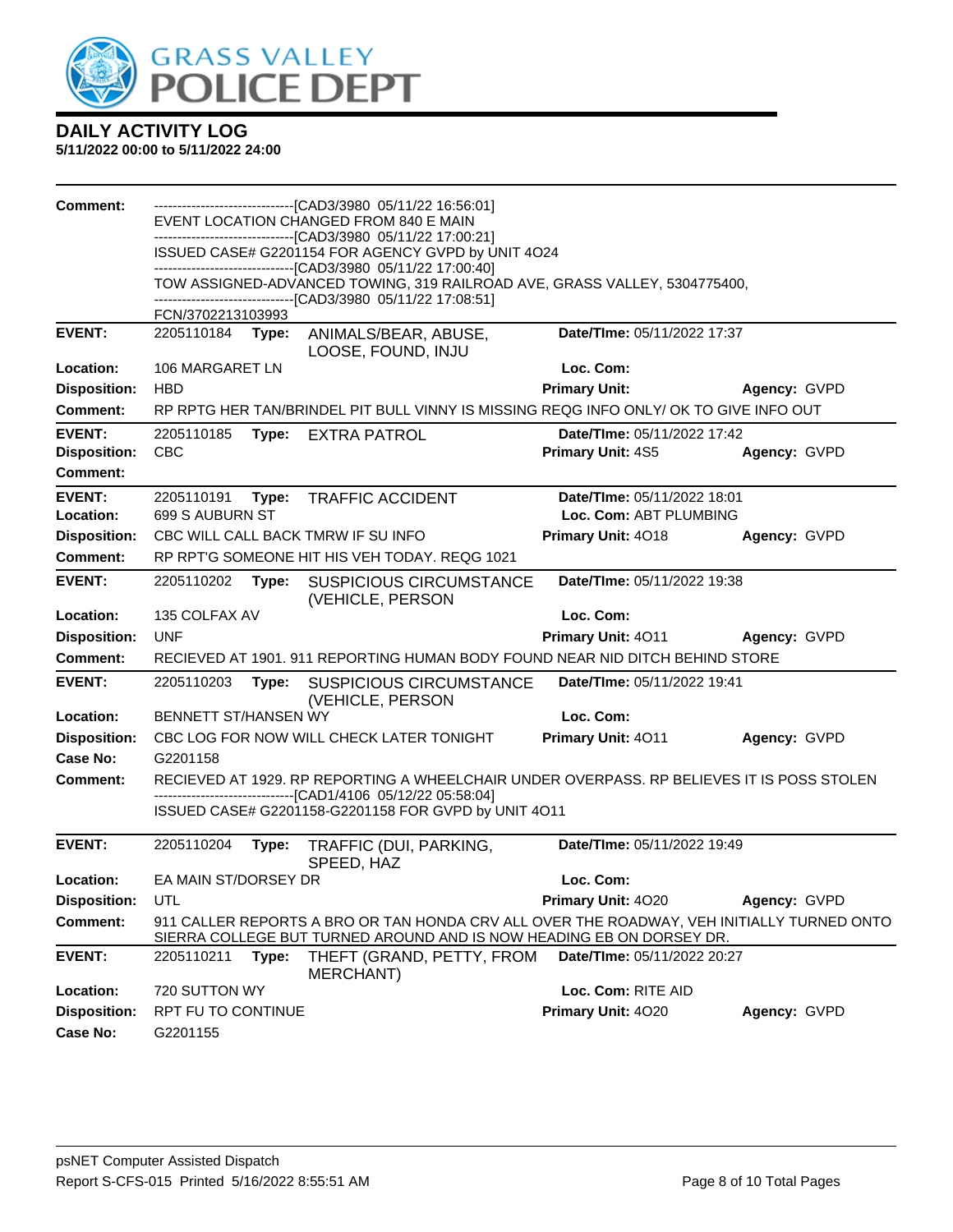

| <b>Comment:</b>     | BLK HAT, WHI SHIRT.<br>DELAYED ENTRY, CAD DOWN |       | THEFT OF CARTS OF ALCOHOL BY 3 BMA'S. RPTD AT 2017 AND OCCURRED 15-20 MINS PRIOR. THEY LEFT<br>OUT THE BACK DOOR AND WERE DRIVING A BLK OLDER HONDA CRV. ONLY DESC IS ON LSW CROOKED<br>-------------------------------[CAD3/3753_05/11/22_20:27:25]<br>4O20 DISPATCHED AT 2017, ARRIVED 2022<br>------------------------------[CAD1/4106 05/11/22 20:29:34]<br>ISSUED CASE# G2201155 FOR AGENCY GVPD by UNIT 4O20 |                                   |              |
|---------------------|------------------------------------------------|-------|--------------------------------------------------------------------------------------------------------------------------------------------------------------------------------------------------------------------------------------------------------------------------------------------------------------------------------------------------------------------------------------------------------------------|-----------------------------------|--------------|
| <b>EVENT:</b>       |                                                |       | 2205110212 Type: SUBJECT STOP                                                                                                                                                                                                                                                                                                                                                                                      | Date/TIme: 05/11/2022 20:28       |              |
| Location:           | 1491 EA MAIN ST                                |       |                                                                                                                                                                                                                                                                                                                                                                                                                    | Loc. Com: BARGAIN BARN 5302732052 |              |
| <b>Disposition:</b> | CBC @2017                                      |       |                                                                                                                                                                                                                                                                                                                                                                                                                    | Primary Unit: 4011                | Agency: GVPD |
| <b>Comment:</b>     | OW 2 @2013                                     |       |                                                                                                                                                                                                                                                                                                                                                                                                                    |                                   |              |
|                     |                                                |       | -------------------------------[CAD1/4106 05/11/22 20:32:44]                                                                                                                                                                                                                                                                                                                                                       |                                   |              |
| <b>EVENT:</b>       |                                                |       | EVENT LOCATION CHANGED FROM BARGAIN MART<br>2205110218 Type: EXTRA PATROL                                                                                                                                                                                                                                                                                                                                          | Date/TIme: 05/11/2022 20:53       |              |
| <b>Disposition:</b> | <b>CBC</b>                                     |       |                                                                                                                                                                                                                                                                                                                                                                                                                    | Primary Unit: 4011                | Agency: GVPD |
| <b>Comment:</b>     |                                                |       |                                                                                                                                                                                                                                                                                                                                                                                                                    |                                   |              |
| <b>EVENT:</b>       |                                                |       | 2205110222 Type: VEHICLE STOP                                                                                                                                                                                                                                                                                                                                                                                      | Date/TIme: 05/11/2022 21:04       |              |
| Location:           | 134 S CHURCH ST                                |       |                                                                                                                                                                                                                                                                                                                                                                                                                    | Loc. Com: BANK OF AMERICA         |              |
| <b>Disposition:</b> | <b>WA VERBAL</b>                               |       |                                                                                                                                                                                                                                                                                                                                                                                                                    | <b>Primary Unit: 4011</b>         | Agency: GVPD |
| <b>Comment:</b>     | License: 8UIX802                               |       |                                                                                                                                                                                                                                                                                                                                                                                                                    |                                   |              |
|                     |                                                |       | -------------------------------[CAD1/4106 05/11/22 21:04:25]<br>EVENT LOCATION CHANGED FROM W MAIN ST/ FOREST GLADE<br>------------------------------[CAD1/4106_05/11/22 21:05:21]<br>EVENT LOCATION CHANGED FROM WE MAIN ST/FOREST GLADE CR GV                                                                                                                                                                    |                                   |              |
| <b>EVENT:</b>       |                                                |       | 2205110223 Type: VEHICLE STOP                                                                                                                                                                                                                                                                                                                                                                                      | Date/TIme: 05/11/2022 21:14       |              |
| Location:           | 105 NEAL ST                                    |       |                                                                                                                                                                                                                                                                                                                                                                                                                    | Loc. Com: SAFEWAY                 |              |
| <b>Disposition:</b> | <b>WA</b>                                      |       |                                                                                                                                                                                                                                                                                                                                                                                                                    | <b>Primary Unit: 4011</b>         | Agency: GVPD |
| <b>Comment:</b>     | License: 87E8308                               |       |                                                                                                                                                                                                                                                                                                                                                                                                                    |                                   |              |
|                     |                                                |       | ------------------------[CAD1/4106_05/11/22 21:14:48]<br>EVENT LOCATION CHANGED FROM S AUBURN ST/ HANSEN AV                                                                                                                                                                                                                                                                                                        |                                   |              |
| <b>EVENT:</b>       |                                                |       | 2205110226 Type: ORDINANCES<br>(COUNTY/MUNICIPAL)                                                                                                                                                                                                                                                                                                                                                                  | Date/TIme: 05/11/2022 21:55       |              |
| Location:           | PENSTOCK DR/PELTON WY                          |       |                                                                                                                                                                                                                                                                                                                                                                                                                    | Loc. Com:                         |              |
| <b>Disposition:</b> | <b>RPT</b>                                     |       |                                                                                                                                                                                                                                                                                                                                                                                                                    | Primary Unit: 4D13                | Agency: GVPD |
| <b>Case No:</b>     | G2201156                                       |       |                                                                                                                                                                                                                                                                                                                                                                                                                    |                                   |              |
| <b>Comment:</b>     |                                                |       | RP REPORTING A SUBJ IN A WHI PICKUP WITH CAMPERSHELL THAT HAS BEEN CAMPING THERE FOR A FEW<br>DAYS. RP REQ HE IS MOVED ALONG<br>--------------------------------[CAD1/4106_05/11/22 22:36:23]<br>ISSUED CASE# G2201156 FOR AGENCY GVPD by UNIT 4D13                                                                                                                                                                |                                   |              |
| <b>EVENT:</b>       | 2205110227                                     | Type: | SUSPICIOUS CIRCUMSTANCE<br>(VEHICLE, PERSON                                                                                                                                                                                                                                                                                                                                                                        | Date/TIme: 05/11/2022 21:56       |              |
| Location:           | 2100 NEVADA CITY HY                            |       |                                                                                                                                                                                                                                                                                                                                                                                                                    | Loc. Com: FIRST US CREDIT UNION   |              |
| <b>Disposition:</b> | <b>CBC PENDING FU</b>                          |       |                                                                                                                                                                                                                                                                                                                                                                                                                    | <b>Primary Unit: 4020</b>         | Agency: GVPD |
| <b>Comment:</b>     |                                                |       | RP REQ 10-21 REGARDING TRYING TO USE HIS ATM CARD AND IT IS SHOWING INSUFFICIENT FUNDS. RP<br>RE-CHECKED HIS BALANCE AT HOME AND IT IS NOW -\$400. HE THINKS HIS MONEY HAS BEEN STOLEN.<br>-----------------------[4O20/MDT 05/11/22 22:12]                                                                                                                                                                        |                                   |              |
|                     |                                                |       | 10-21 CONT MADE W/ RP. UNK IF FRAUD AT THIS TIME, RP ADVISED HE WILL FU WITH BANK THE<br>FOLLOWING DAY. PENDING FU W/ RP.                                                                                                                                                                                                                                                                                          |                                   |              |
| <b>EVENT:</b>       | 2205110230                                     | Type: | TRAFFIC (DUI, PARKING,                                                                                                                                                                                                                                                                                                                                                                                             | Date/TIme: 05/11/2022 22:34       |              |
| Location:           | DORSEY DR/49/20                                |       | SPEED, HAZ                                                                                                                                                                                                                                                                                                                                                                                                         | Loc. Com: TOWARDS SIERRA COLLEGE  |              |